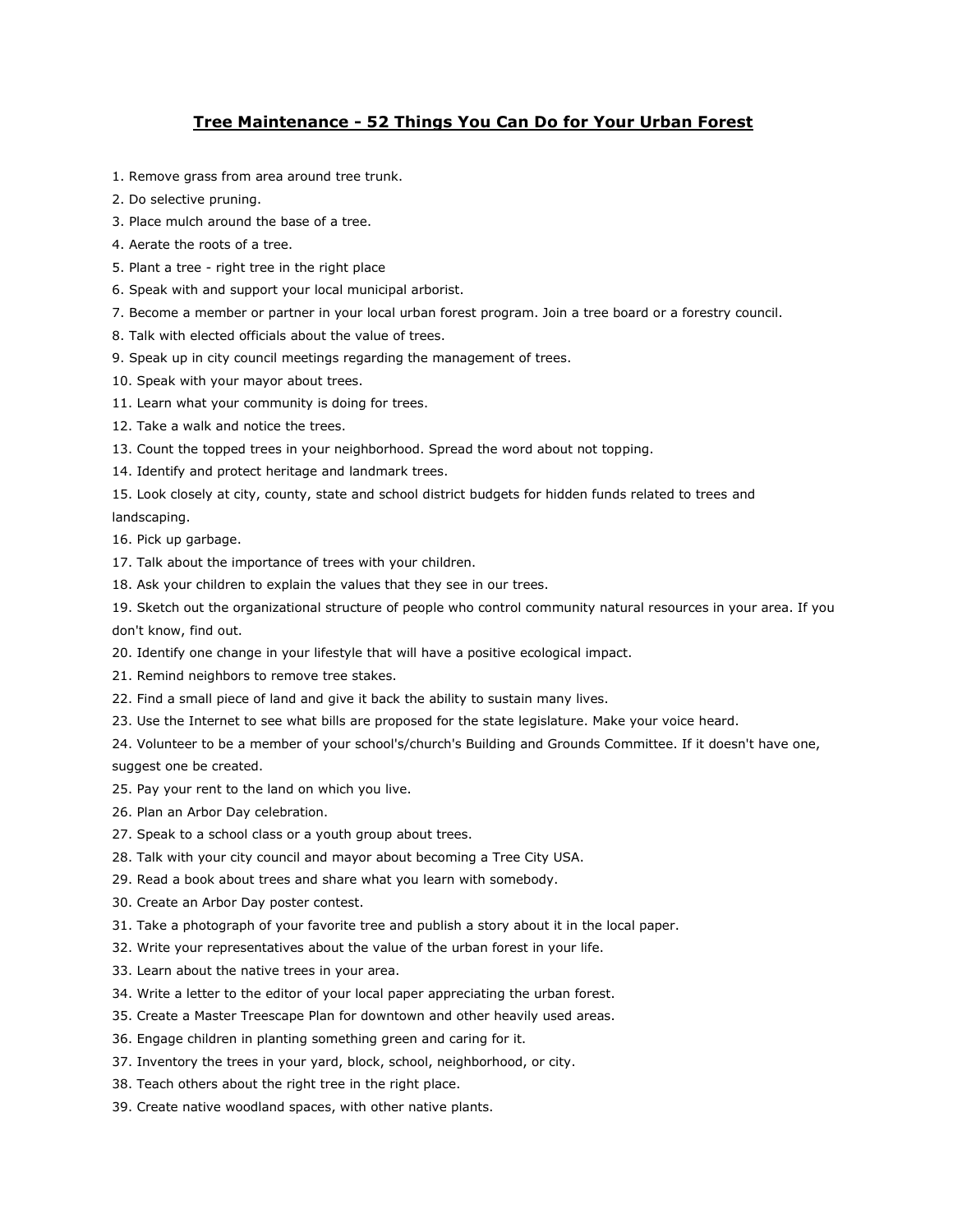40. Adopt a tree.

41. Teach others about the many benefits of trees.

42. Create a local urban forestry organization.

43. Engage youth and adult service groups to sponsor projects to benefit the urban forest. Visit it often, care for it, and watch as it changes through seasons and years.

44. Create a local arboretum or botanical garden.

45. Contact a Tree Group for additional information, funding or to participate in ongoing events. Possible groups

include the North Carolina Urban Forest Council (ncufc@aol.com), [National Arbor Day Foundation,](http://www.arborday.org/) National Tree [Trust,](http://www.nationaltreetrust.org/) [TreeLink.](http://www.treelink.org/)

46. Inform the press about your activities on behalf of the urban forest.

47. Create community gardens on vacant lots.

48. Plant a tree in memory of a loved one.

49. Remove all the stakes and guy wires from trees planted more than one year ago in the common areas of your neighborhood.

50. Choose native plant material for any planting you'll be doing.

51. Write a poem to express why you appreciate trees.

52. Water a newly planted tree through its first growing season.

Information presented here provided by the [North Carolina Urban Forest Council](mailto:ncufc@aol.com) (ncufc@aol.com)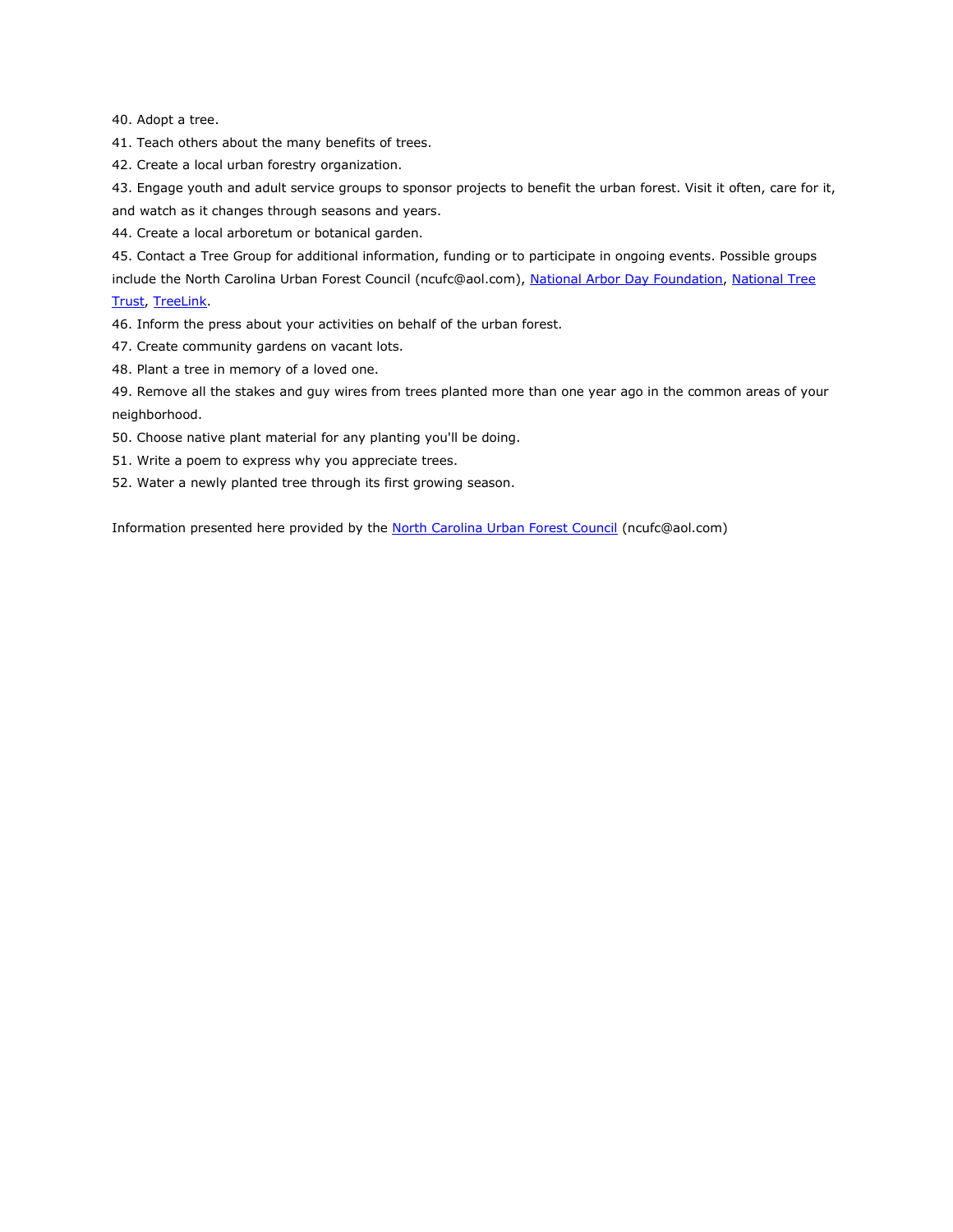# **Tree Maintenance - Don't Top Trees**

Topping is severely cutting limbs larger than 3" in diameter to stubs within the tree's crown so as to remove the normal canopy and disfigure the tree.

## **Reasons not to top:**

### **Starvation**

Good pruning practices rarely remove more than 1/2 to 1/3 of the crown, which in turn does not seriously interfere with the ability of a tree's leafy crown to manufacture food. Topping removes so much of the crown that it upsets an older tree's well-developed crown-to-root ratio and temporarily cuts off its food-making ability.

### **Shock**

A tree's crown is like an umbrella that shields much of the tree from the direct rays of the sun. By suddenly removing this protection, the remaining bark tissue is so exposed that scalding may result. There may also be a dramatic effect on neighboring trees and shrubs. If these thrive in shade and the shade is removed, poor health or death may result.

## **Ugliness**

A topped tree is a disfigured tree. Even with its regrowth it never regains the grace and character of its species. The landscape and the community are robbed of a valuable asset.

#### **Rapid new growth**

The goal of topping is usually to control the height and spread of a tree. Actually, it has just the opposite effect. The resulting sprouts (often called water sprouts) are far more numerous than normal new growth and they elongate so rapidly that the tree returns to its original height in a very short time - and with a far denser crown.

## **Insects and disease**

The large stubs of a topped tree have a difficult time forming callus. The terminal location of these cuts, as well as their large diameter, prevents the tree's chemically based natural defense system from doing its job. The stubs are highly vulnerable to insect invasion and the spores of decay fungi. If decay is already present in the limb, opening the limb will speed the spread of the disease.

#### **Cost**

To a worker with a saw, topping a tree is much easier than applying the skill and judgment of good pruning. Therefore, topping may cost less in the short run. However, the true costs of topping are hidden. These include: reduced property value, the expense of removal and replacement if the tree dies, the loss of other trees and shrubs if they succumb to changed light conditions, the risk of liability from weakened branches, and increased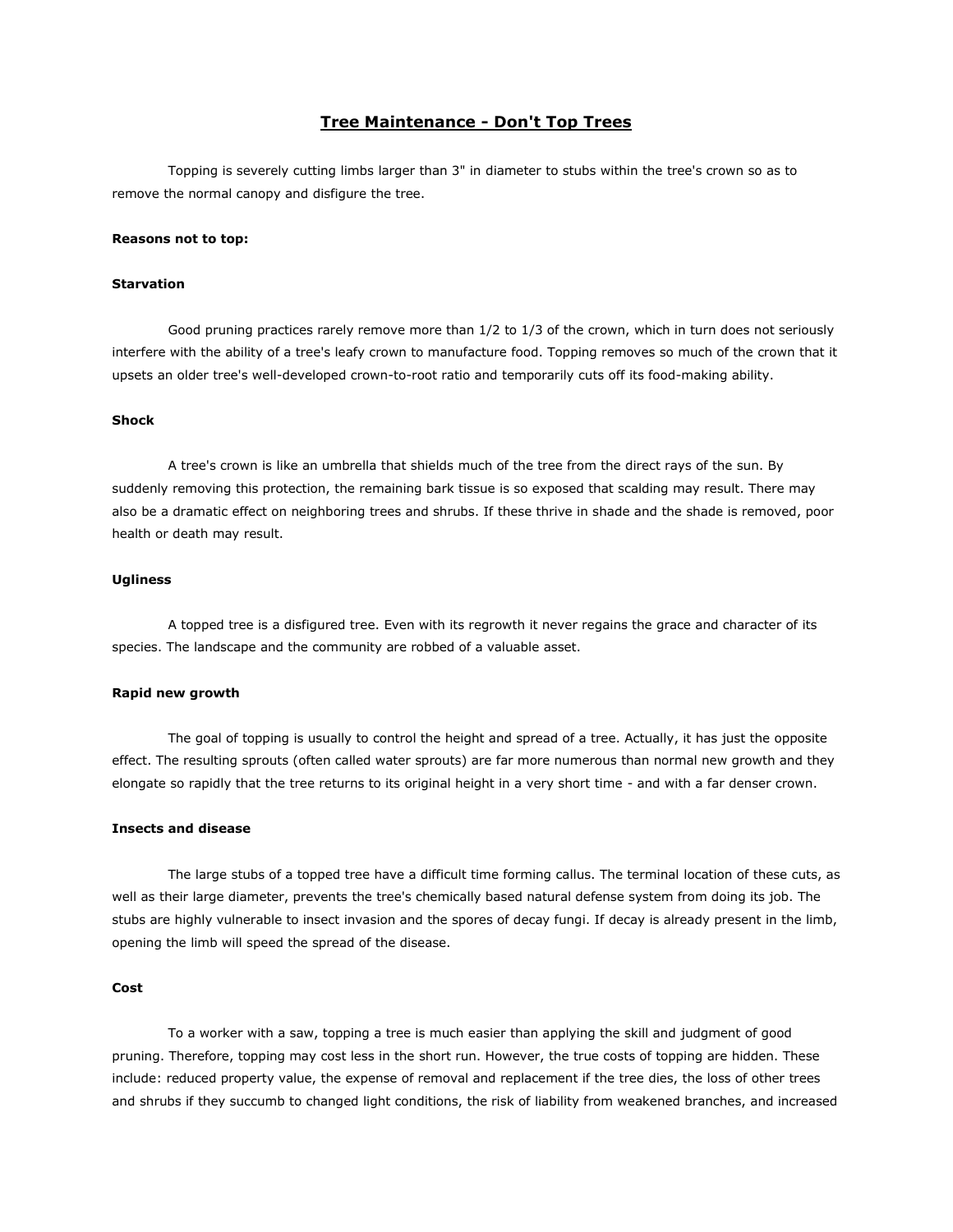future maintenance.

## **Weak limbs**

At best, the wood of a new limb that sprouts after a larger limb is cut is more weakly attached than a limb that develops more normally. If rot exists or develops at the severed end of the limb, the weight of the sprout makes a bad situation even worse.

# **Tree death**

Some older trees are more tolerant to topping than others. Beeches, for example, do not sprout readily after severe pruning and the reduced foliage most surely will lead to death of the tree.

## **Alternatives to topping:**

- Start out right by planting trees that will fit your available space when they reach maturity.  $\bullet$
- Prune properly and regularly. A light pruning every three years will keep your tree in healthy  $\bullet$  . <br> <br> : condition.

Information presented here comes from the North Carolina Urban Forest Council (ncufc@aol.com), the [International Society of Arboriculture,](http://www.isa-arbor.com/) and [Plant Amnesty.](http://www.plantamnesty.org/)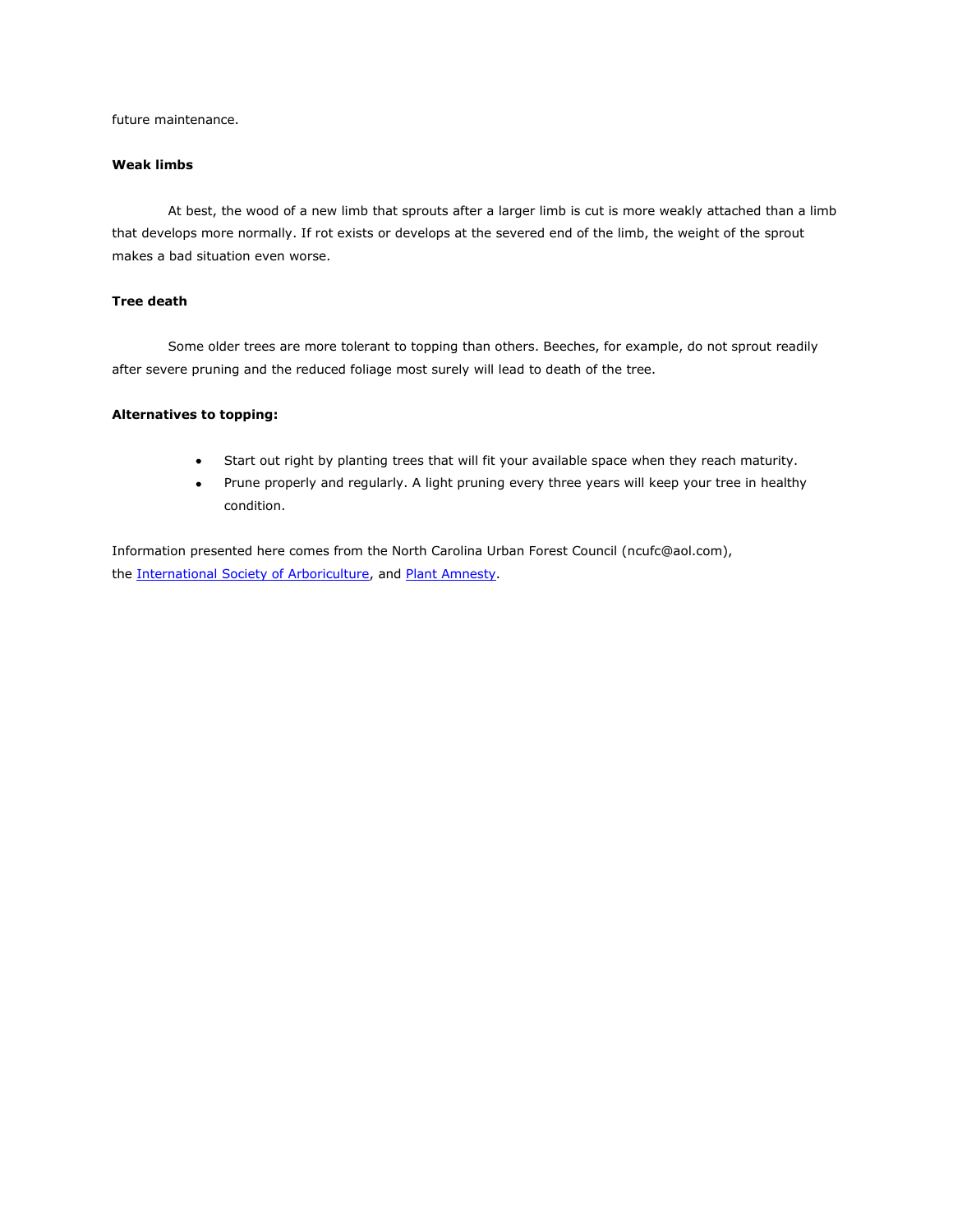# **Tree Maintenance - How to Hire an Arborist**

Hiring a tree care specialist deserves all the consideration and caution that goes into selecting a banker or home builder. The right choice can assure health, beauty and longer life for your trees.

#### **Twelve tips for Hiring an Arborist**

- 1. Let your fingers do the walking. Check in the phone directory, usually under Trees, Tree Service or Tree Care Service. Although anyone can list themselves in the yellow pages, a listing at least indicates some degree of permanence.
- 2. What's your hurry? Never be rushed by bargains (If you sign an agreement today, I can take ten percent off the price...). Never pay in advance.
- 3. Look, listen and learn. Ask for local references other jobs the company or individual has done. Take a look at some, and if possible, talk with the former client. Experience, education and a good reputation are signs of a good arborist.
- 4. Knock-knock, who's there? Beware of door knockers. Most reputable companies have all the work they can handle without going door-to-door. Door-knockers are especially common after storms when nonprofessionals see a chance to earn some quick money. Often, storm damage creates high-risk situations for both workers and homeowners, and there is opportunity for even more damage to trees and shrubs if work is not done correctly.
- 5. Let's see some I.D. Ask for certificates of insurance, including proof of liability for personal and property damage (such as your house and your neighbor's), and workman's compensation. Then phone the insurance company to make certain the policy is current. Under some circumstances, you can be held financially responsible if an uninsured worker is hurt on your property, or damage is done to a neighbor's property.
- 6. Leave your spikes at home. A conscientious arborist will not use climbing spikes if the tree is to remain in the landscape.
- 7. An arborist for all seasons. A good arborist will offer a wide range of services (pruning, fertilizing, cabling/bracing, lightning protection, pest control, etc.).
- 8. Licensed to prune. Find out if the arborist is certified through a state certification program or the International Society of Arboriculture. ISA's program is available to arborists nationwide and requires appropriate training, experience and knowledge as evidenced by successfully completing a standardized application and testing process. In some cities, arborists are required to have a license. Check with city hall, and then use only an arborist who is in compliance if licensing is included in your community's ordinances.
- 9. Remember membership. Determine if the arborist is a member of any organizations, such as the American Forestry Association, the American Society of Consulting Arborists, the International Society of Arboriculture or the National Arborist Association. Membership does not guarantee quality, but lack of membership casts doubt on the person's professionalism.
- 10. You'd better shop around. Have more than one arborist look at your job and give you estimates. Don't expect one to lower a bid to match another's, and be willing to pay for the estimate if necessary; but two or more opinions and cost estimates are worth your extra effort.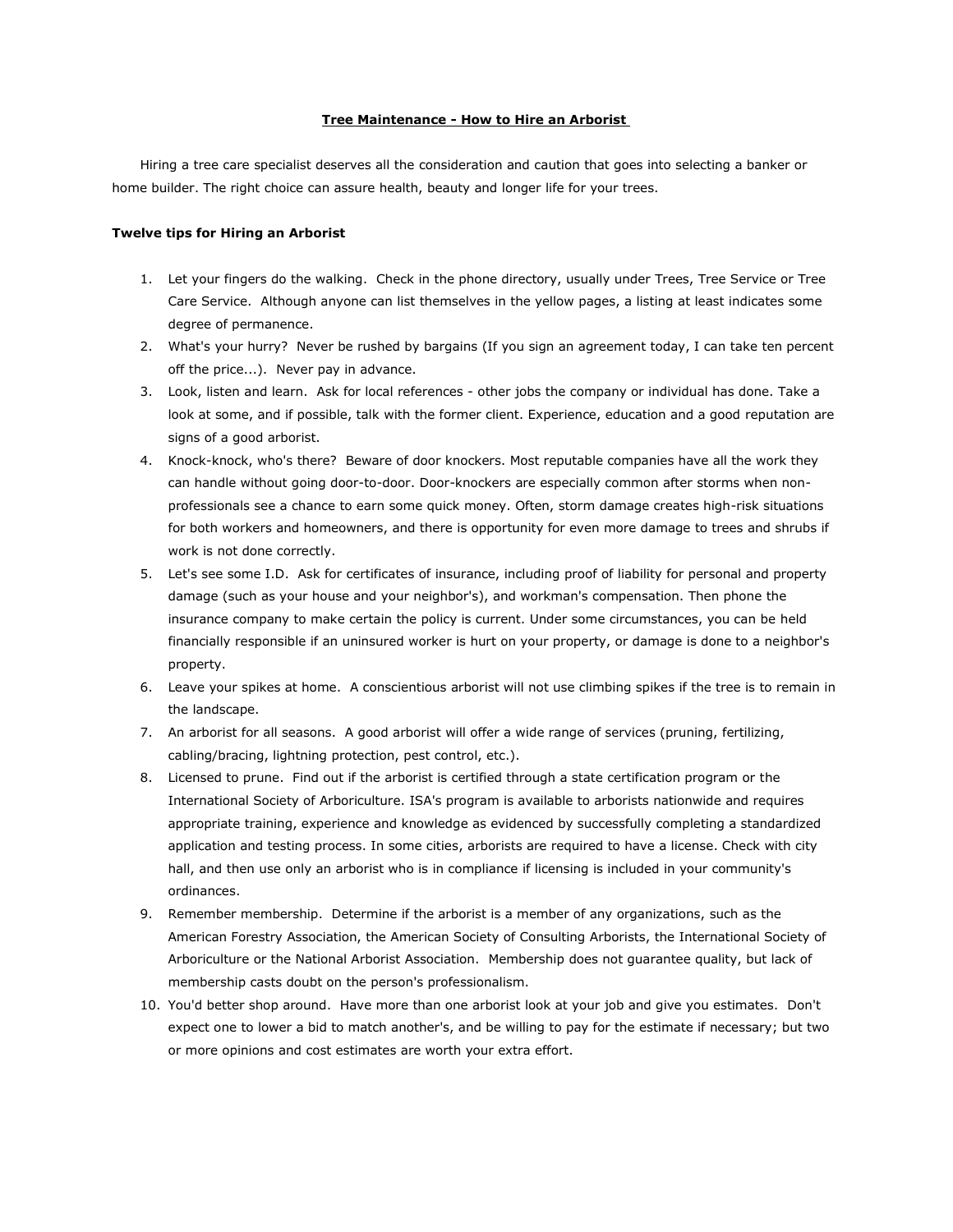- 11. Stop the top. Avoid tree services that routinely top trees. Topping damages a tree's looks and health, eventually killing it. A good arborist can provide alternatives to topping that will keep the tree healthy, so it can be enjoyed for many years to come.
- 12. Eager beaver. Beware of an arborist who is eager to remove a living tree. Removal clearly should be a last resort.

Information presented here comes from the [North Carolina Urban Forest Council](mailto:ncufc@aol.com) and the International Society of [Arboriculture.](http://www.isa-arbor.com/)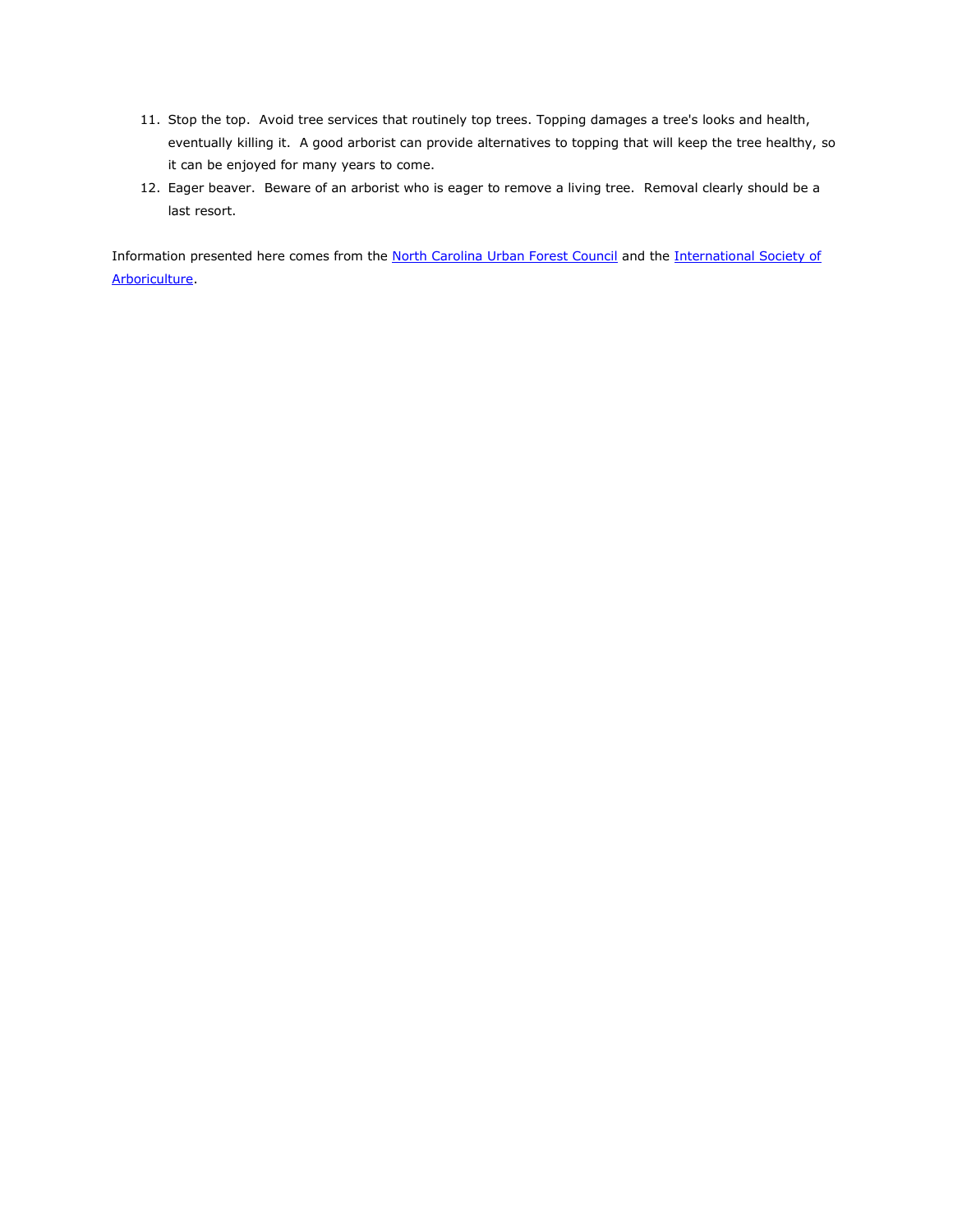## **Tree Maintenance - How To Prune**

Pruning is the removal of branches, living or dead, from woody plants. The first rule of pruning is do no cutting without a reason.

Improper pruning can cause damage that will last the lifetime of the tree - or even shorten the lifespan of the tree.

Pruning is the most common tree maintenance procedure. Pruning cuts must be made with an understanding of how the tree will respond to the cut. Improper pruning can cause damage, which continues for the life of the tree. Your goal should be pruning to yield a healthy, aesthetically pleasing tree.

## **Guidelines for Correct Pruning, by Dr. Alex Shigo**

Correct pruning is the best thing you can do for your tree. Here are the guidelines [\(see diagram\)](http://durhamnc.gov/ich/op/gs/PublishingImages/Target%20Pruning.jpg):

- Natural Target Pruning
- Locate the branch bark ridge (BBR)
- Find target A outside BBR
- Find target B where branch meets collar  $\bullet$
- If B cannot be found, drop an imaginary line at AX. Angle XAC equals XAB.  $\bullet$
- Stub cut the branch.
- Make final cut at line AB (with power saws make final cut on upstroke.)

#### **Do Not:**

- Make flush cuts behind the BBR  $\bullet$
- Leave living or dead stubs
- Injure or remove the branch collar
- Paint cuts
- The best time to prune living branches is late in the dormant season or very early in spring before leaves  $\bullet$ form. Dead and dying branches can be pruned anytime. Use sharp tools! Make clean cuts. Be careful with all tools. Safety first! Here are some other pruning tips:

# **Think Twice**

No branch should be removed without a reason. Common reasons for pruning are to remove dead branches, to remove crowded or rubbing limbs and to eliminate hazards.

#### **Respect your Elders**

Mature trees should require little routine pruning. A widely accepted rule of thumb is never to remove more than one fourth of a tree's leaf bearing crown. In a mature tree, pruning even a single, large-diameter limb can create a wound that the tree may not be able to close.

The older and larger a tree becomes, the less energy it has in reserve to close wounds and defend against decay and insect attack. The pruning of large, mature trees is usually limited to the removal of dead or potentially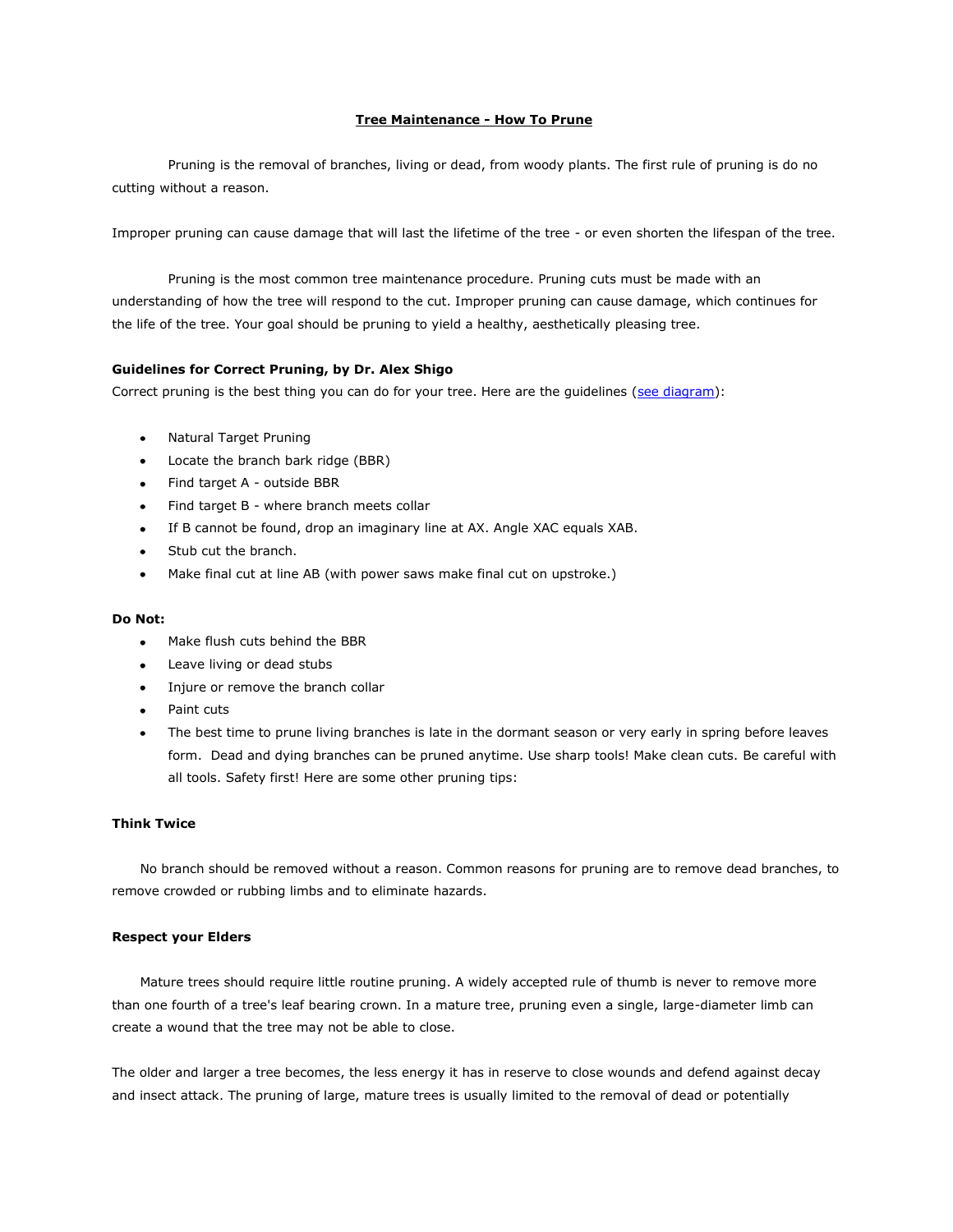hazardous limbs.

#### **Think Small**

A properly made pruning wound is the smallest wound that can be made, allowing closure to start promptly all the way around it. The smallest wound closes the fastest. An important principle to remember is that a tree can recover from several small pruning wounds faster than from one large wound.

## **It All Depends**

The amount of live tissue that should be removed depends on the tree size, species and age, as well as the pruning objectives. Younger trees will tolerate the removal of a higher percentage of living tissue than mature trees.

#### **Bleeding Heart**

Dead and dying branches can be pruned anytime. Certain species, such as maples and birches, tend to "bleed" or drain sap from the pruning cuts. Although unattractive, this has little effect on the tree's health.

#### **X Marks the Spot**

Each cut should be made carefully, at the correct location, leaving a smooth surface with no jagged edges or torn bark. The correct anatomical location is just beyond the branch collar. The branch collar contains trunk or parent branch tissue and should not be damaged or removed. Properly pruned young trees will develop into structurally strong trees that should require little corrective pruning as they mature.

### **Ask the Pro**

Pruning trees can be dangerous. Use sharp tools. Make clean cuts. Be careful with all tools. If pruning involves working above the ground or using power equipment, it is best to hire a professional arborist.

### **You're Just Too Much**

A common mistake is to remove too much inner foliage and small branches. It is important to maintain an even distribution of foliage along large limbs and in the lower portion of the crown. Over-thinning reduces the tree's sugar production capacity and can create tip-heavy limbs that are prone to failure.

# **The Best Medicine**

Wound dressings were once thought to accelerate healing, to protect against insects and diseases and reduce decay. Research has shown that dressings do not reduce decay or speed closure, and rarely prevent insect or disease infestations. Trees heal best when the clean wounds are left to heal themselves.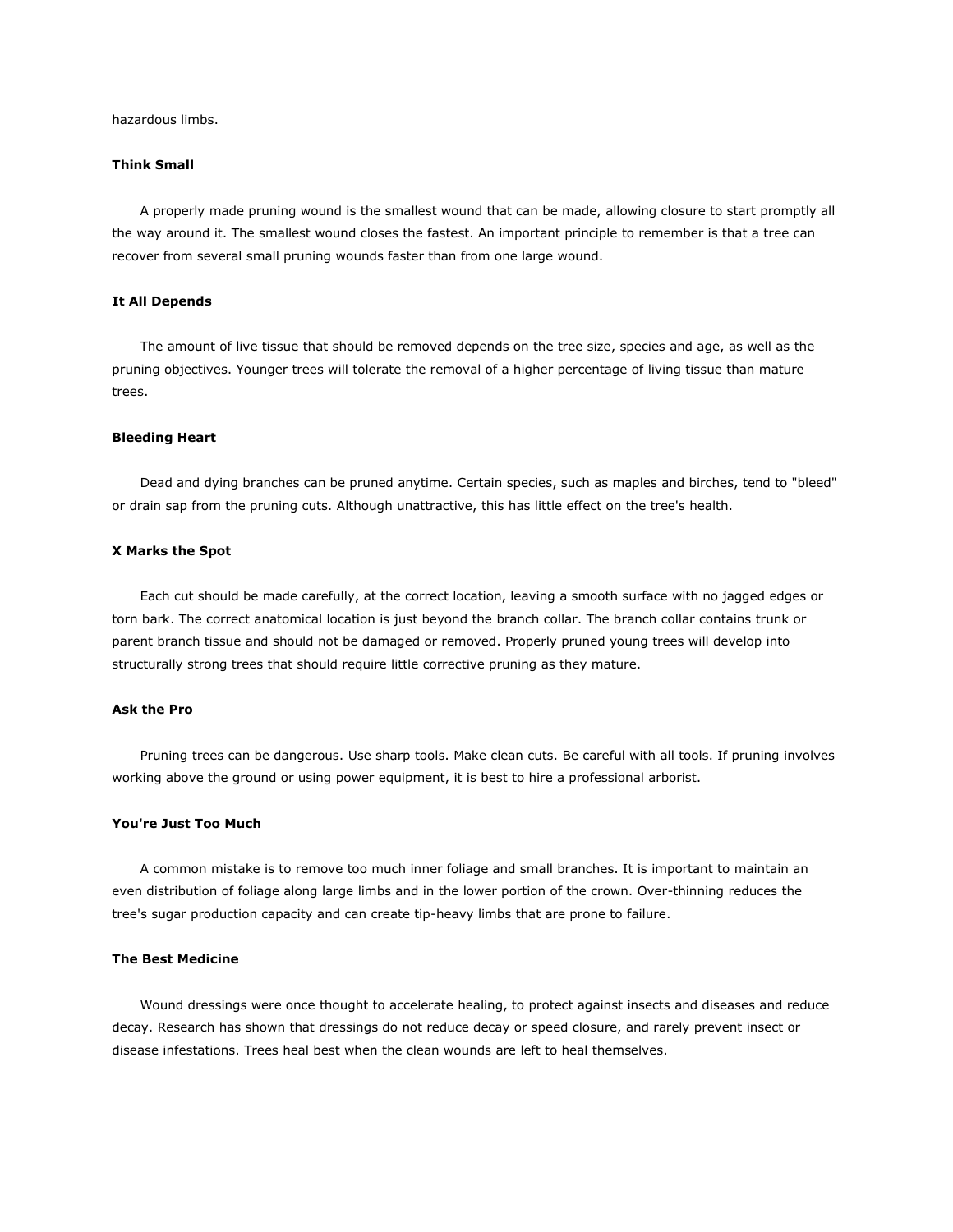# **Perfectly Timed**

The best time to prune living branches is late in the dormant season or very early in spring before leaves form. Heavy pruning just after the spring growth flush should be avoided. This is when trees have just expended a great deal of energy to produce foliage and early shoot growth. Removal of a large percentage of foliage at this time can stress the tree.

## **Baby Your Trees**

Pruning of newly planted trees should be limited to corrective pruning. Remove torn or broken branches.

Information presented here comes from the [North Carolina Urban Forest Council](mailto:ncufc@aol.com) (ncufc@aol.com) and Dr. Alex Shigo.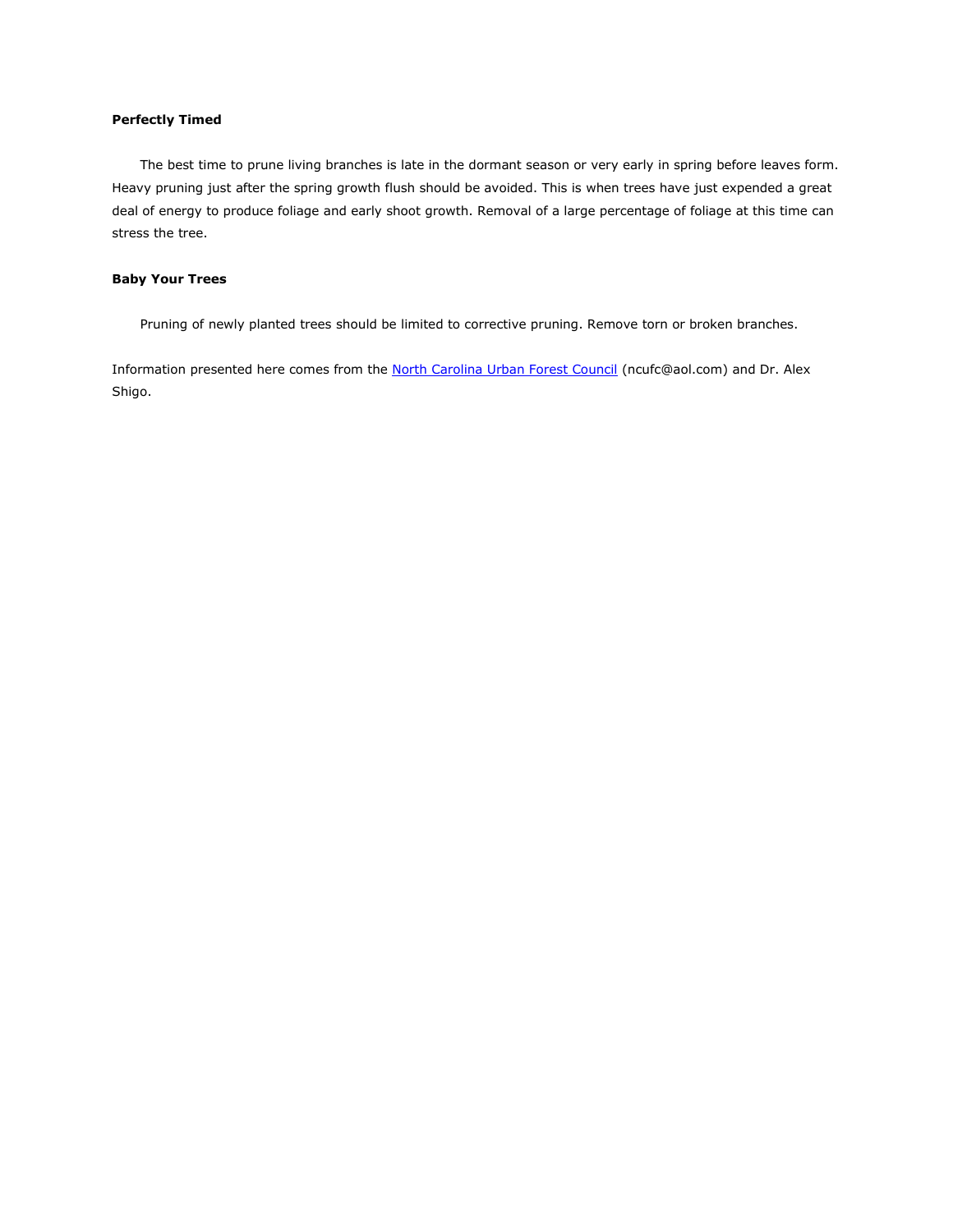# **Tree Maintenance - The Right Tree for the Right Place**

A tree's requirements to thrive, its form or shape, its size at maturity, and its function in your landscape help determine the best tree to plant

#### **The Tree's Purpose**

#### **Shade**

Trees provide a greater cooling effect than man-made structures because not only are the rays of the sun blocked, but water is added to the air through transpiration. Plant for where you want the shadow during the hottest time of the year and the time of day you desire the shade. High, wide-crowned trees with deciduous leaves are the best providers of shade.

### **Aesthetics**

For visual accent, select a tree that contrasts with the landscape in one or more of the design elements form, size, color or texture. The more contrasts, the stronger the accent.

## **Windbreaks and Screens**

Low-branching conifers are most effective for screening and privacy. Tall, densely planted trees with fleshy, broad leaves best reduce noise. Dust and noise can be reduced with a combined planting with conifers. Windbreaks can be made most effective through a dense, step-like arrangement of both conifers and deciduous trees. For protection on south and east sides of a house, deciduous species work best because they allow incoming solar radiation in winter.

# **Boundaries**

Trees can help to visually delineate your property. Small, narrow-crowned species will do the job while not invading your neighbor's space.

#### **Environmental Factors**

#### **Minimum Temperature**

Low temperatures can freeze and kill the living cells in trees. Select a tree species suitable to the hardiness zone where you live.

## **Moisture**

Special attention must be given to your selection if the site periodically is flooded, subjected to very dry conditions or is continually exposed to the drying effect of wind.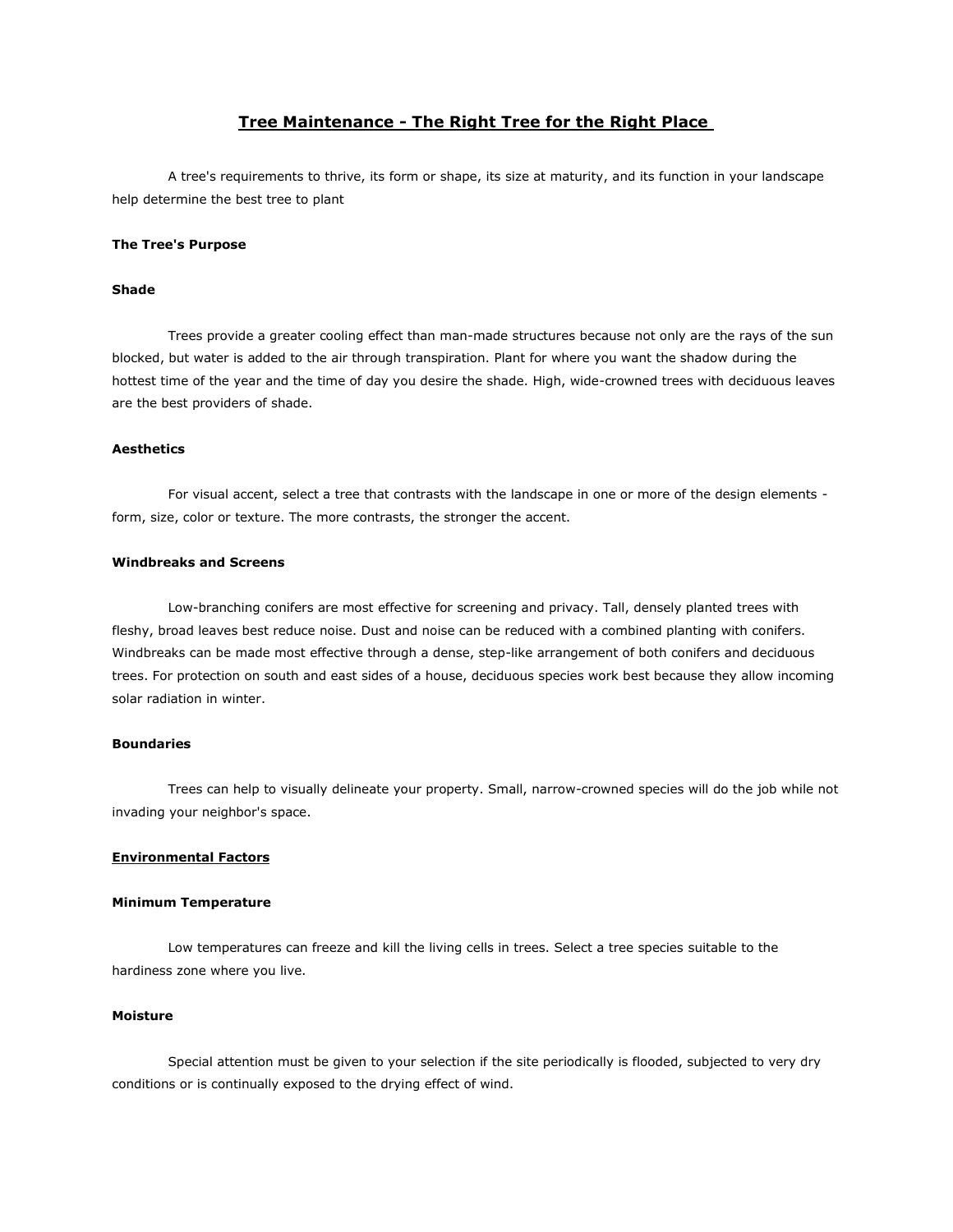#### **Air Pollution**

The ability of a species to tolerate air pollution is becoming more important. The best course of action is to ask a local professional if there are problems in your town and what species are affected.

in addition to soil moisture, can make the difference between success or failure after planting. Each tree species has a tolerance range related to acidity and alkalinity just as it does for shade. Compaction of any soil due to heavy

pedestrian or vehicle use often reduces a tree's growth and size potential.

Soil factors are probably the most overlooked element when selecting a tree. Soil depth, structure and pH,

## **Light**

Each tree species has a requirement for light. Match the tree's need for light to the planting site.

#### **Pests**

Every locality has its problems with particular insects or diseases. The best way to avoid trouble is to avoid the species that host these pests. Ask a professional for their recommendations.

*Here's a tip: Local nurseries generally carry trees that are compatible with the local climate. However, for site factors other than climate, it is pretty much a matter of "buyers beware." Get the answers before you buy and look around your neighborhood to see what may be growing well.*

### **Size and Location**

Available space is probably the consideration most often overlooked or misunderstood when deciding what tree to plant. Before planting, know what the tree will look like as it nears maturity. Consider its height, crown spread and root space. Think about walkways and drainage pipes below the planting. Take into account electrical wires, other trees, and structures above. Also think about the change to your scenic views and how the planting will affect your neighbors.

Information presented here provided by the North Carolina Urban Forest Council (ncufc@aol.com)

## **Soil**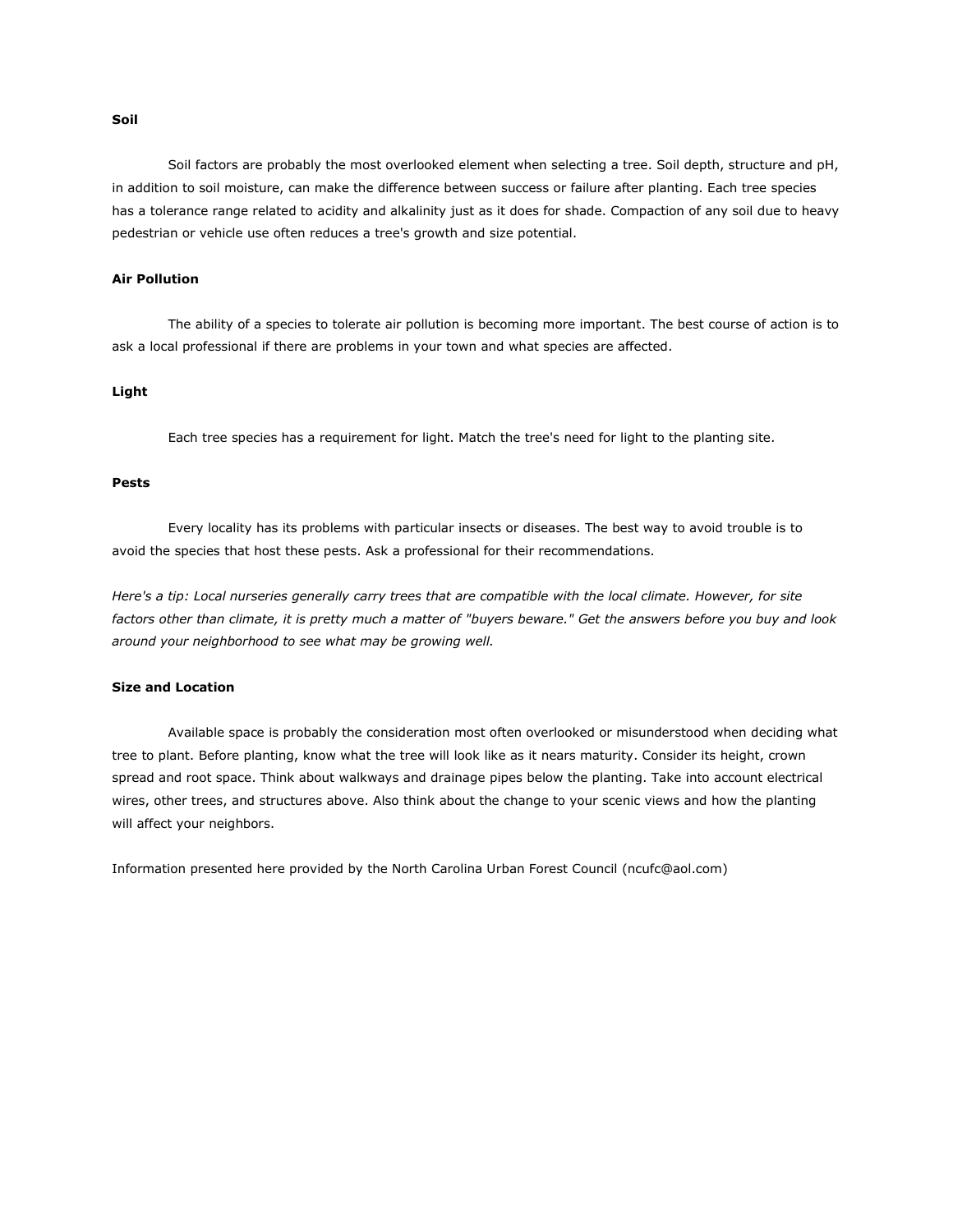# **TREE REMOVAL POLICY**

An Administrative Policy based on Chapter 21 of Durham's City Code (Tree Ordinance)

## **INTRODUCTION**

The streets of the City of Durham are shaded with thousands of trees. These trees provide cooling in the summer, clean our air by capturing floating particles, reduce greenhouse gases, and add to our quality of life by buffering noise. Maintenance of the trees on city rights-of-way is the responsibility of the Urban Forestry Section. Urban Forestry plants, prunes, maintain, and remove trees on city property.

Citizens may request tree maintenance and/or removal by contacting Urban Forestry. Requests for the removal of dead trees may be made by phone; requests for removal of live trees must be made in writing. Upon receipt of the request, the tree in question will be evaluated within 3 days, and an appropriate plan of action will be implemented. The citizen will be notified of the findings from the inspection, what course of action will be taken, and when that action will occur. In the case of a request for removal of a live tree, the notification will be in writing. All other notifications will be made by telephone. It should be noted that, per Chapter 21, section 14 of Durham's City Code, abuse or mutilation of city trees to facilitate the removal of the tree is a violation, and may result in penalties. In order to facilitate proper work response, this policy has been developed.

## **PROCEDURES FOR TREE REMOVAL**

#### **City tree crews will remove a tree when:**

- 1. **The tree is a "city tree".** A "city tree", as defined by Chapter 21, section 1 of Durham's City Code, is a "tree located on city property or right-of-way or planted by the City on private property pursuant to and for the duration of an agreement between the City and the private property owner."; and
- 2. **The tree is hazardous.** A hazardous tree, as defined by the International Society of Arboriculture, is a tree with a condition which makes failure imminent, the size to do damage if the tree falls, and a target which will be damaged by the fall; or
- 3. **The tree will be made hazardous by publicly funded construction and the project cannot be reasonably re-routed away from the tree.** Any of the following conditions would result in a hazardous tree: 1/3 or more of the root system is removed or damaged by construction; or work is performed within 4' of the buttress, and 4 roots greater than 4" in diameter are removed; or
- 4. **If the removal request is due to a sight distance problem, the tree will be removed if no other cost- effective alternatives exist.** In the event that the removal request is due to a tree that is causing a blind corner at an intersection, Urban Forestry will work with the Transportation Division to best address the situation. Options that will be evaluated may include pruning, installing stop or other signage, or installing traffic signals. Removal of the tree will be performed only if no cost effective alternatives exist.

## **The City will allow a tree to be removed at the requester's expense when:**

- 1. **The tree is a "city tree"**; and
- 2. **A permit has been issued by the Urban Forestry office**, per Chapter 21, sections 5-8. There is no charge for these permits; and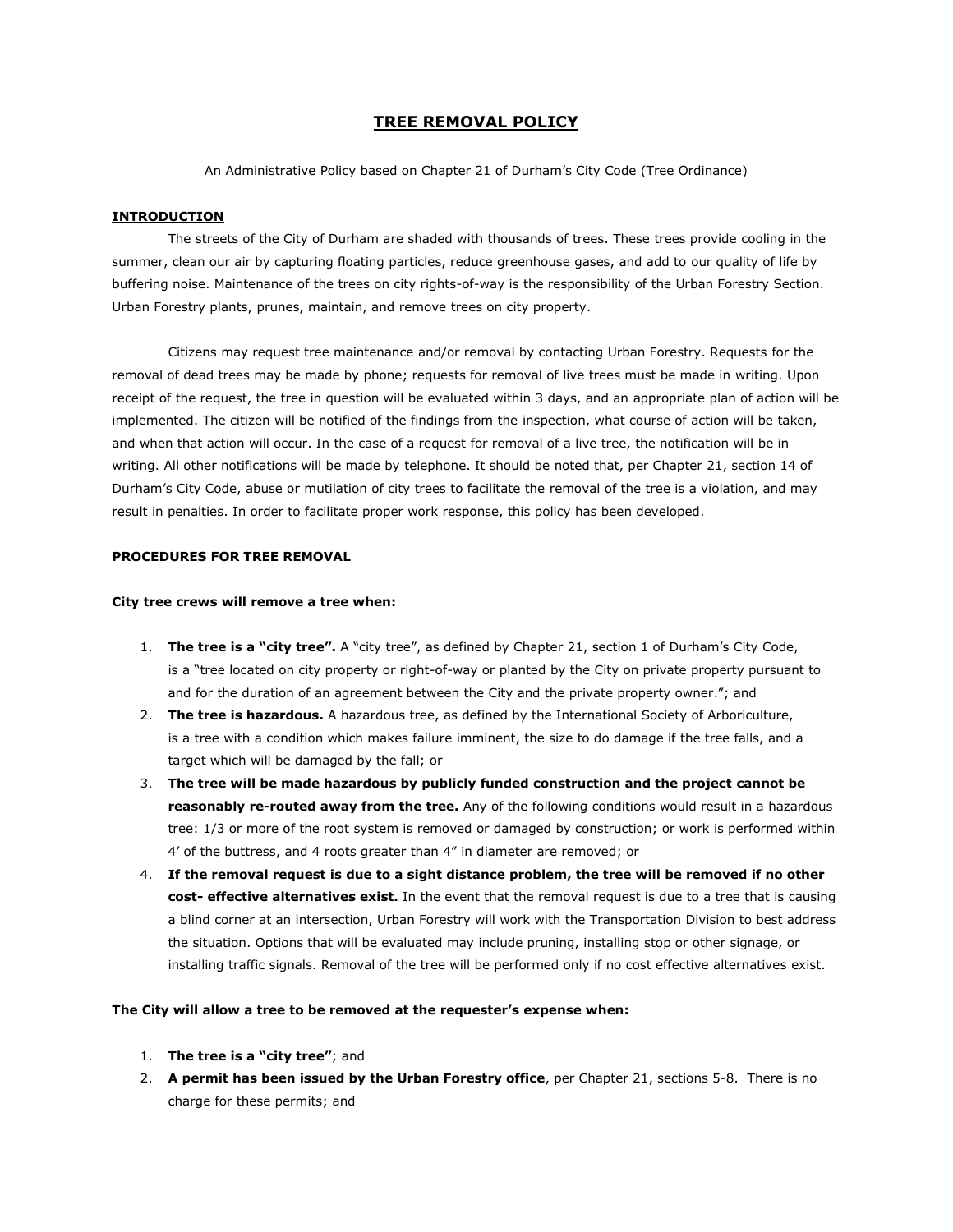- 3. **Removal of the tree is consistent with the interest of Durham's citizens in city trees**, and will not detrimentally affect the city's urban forest, as determined by the Urban Forestry Manager. Reasons for removal may include, but not be limited to, irreparable decline of the tree, resulting in the death of more than 50% of the canopy; the tree is planted under powerlines, and the repeated pruning of the tree has severely disfigured it; etc.; ; and
- 4. **If the request for removal is based on proposed privately funded construction, the proposed construction project can not be reasonably re-routed away from the tree**. This applies to any type of construction, including all utility construction. Any of the following conditions would result in a hazardous tree: 1/3 or more of the root system is removed or damaged by construction; or work is performed within 4' of the buttress, and 4 roots greater than 4" in diameter are removed. Prior to issuing a permit, the Urban Forestry Manager may meet with the permit requester on site to evaluate the scope of the project and the tree in question, and to assess potentials for re-routing the construction project; and
- 5. **The permittee agrees to any and all conditions on the permit**. Conditions may include, but not be limited to, the following:
	- a. Showing proof of statutory benefits for Worker's Compensation;
	- b. · Showing proof of automobile liability insurance of \$500,000 per accident (minimum);
	- c. · Showing proof of general liability insurance of \$500,000 per occurrence minimum, the City of
	- d. Durham must be named as additional insured as its interest may appear. An original endorsement to effect this coverage must be provided along with the certificate evidencing all the required insurance;
	- e. · Showing proof that all tree workers on the job are ANSI certified line clearance tree workers;
	- f.  $\cdot$  Grinding the stump to a depth of 6" to 12" below grade;
	- g. · Legally disposing of all debris generated by the removal;
	- h. · Paying for a replacement tree in a location to be determined by the Urban Forestry Manager.

#### **The City may require the removal of a tree growing on private property by the property owner if:**

- 1. **The tree is growing on private property**, and
- 2. **The tree endangers the life, health, safety or property of the public**.
- 3. This type of tree shall be declared a public nuisance, and the owner or agent of the owner shall be notified by certified mail (return receipt requested), and shall be given a specific period of time of thirty (30) days or less to correct or remove the nuisance. If the nuisance is not corrected within the specified time, the City shall correct or remove the nuisance, and the cost of correction or removal will be billed to the property owner.

#### **The City may require the removal of a tree growing on public property by the property owner if:**

- 1. **The tree was not planted by the City**; and
- 2. **The tree was planted on public property without first securing a permit for planting from Urban Forestry**, and
- 3. **The trees are determined to be a nuisance to the public.**
- 4. The person who planted the tree will be notified and shall be ordered to remove the tree and restore the site to its condition before the tree was planted within ten (10) days. If the tree has not been removed within ten days, the City will remove the tree, **and the cost of removal will be billed to the property owner**.